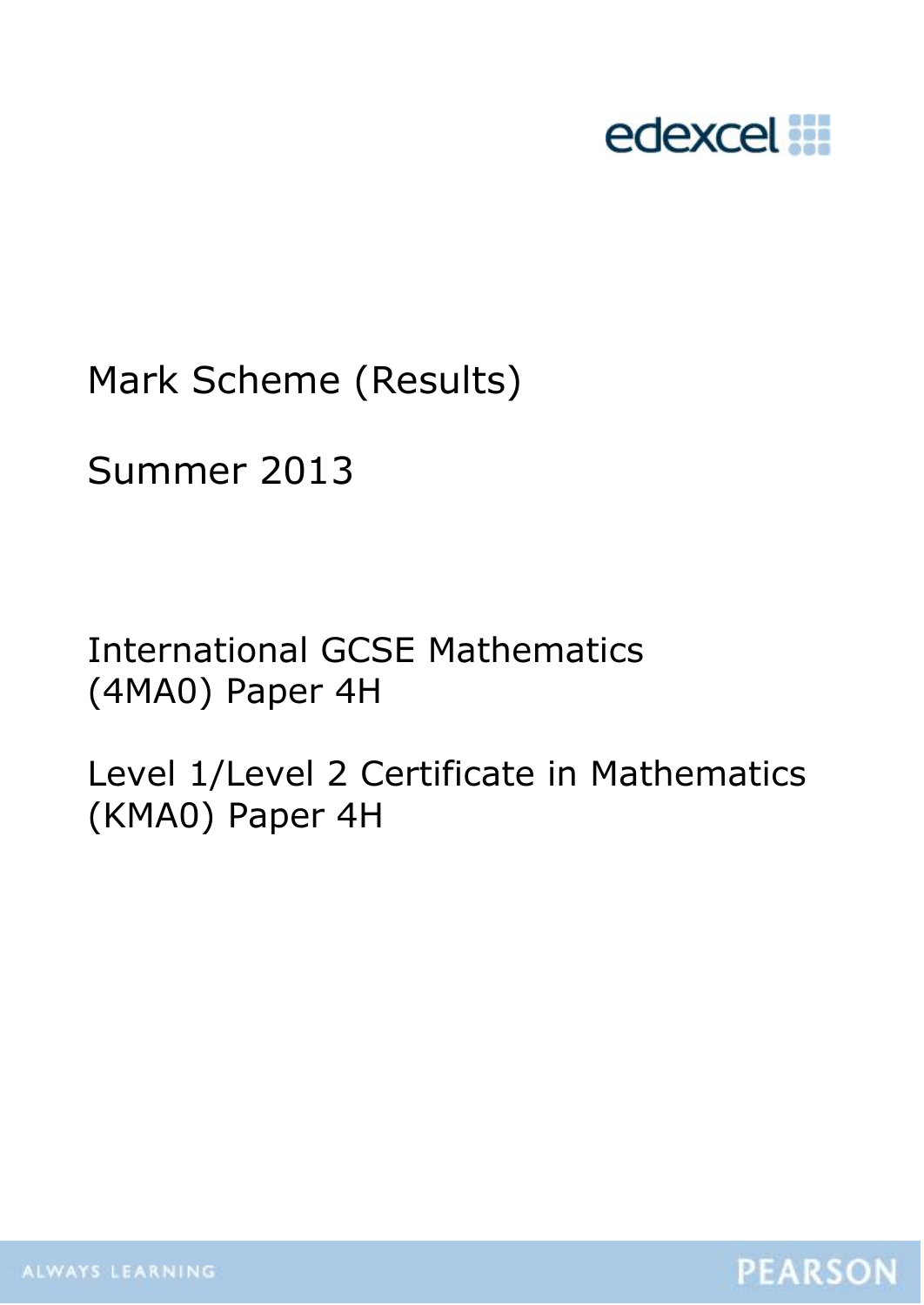## **Edexcel and BTEC Qualifications**

Edexcel and BTEC qualifications come from Pearson, the world's leading learning company. We provide a wide range of qualifications including academic, vocational, occupational and specific programmes for employers. For further information, please visit our website at [www.edexcel.com.](http://www.edexcel.com/)

Our website subject pages hold useful resources, support material and live feeds from our subject advisors giving you access to a portal of information. If you have any subject specific questions about this specification that require the help of a subject specialist, you may find our Ask The Expert email service helpful.

[www.edexcel.com/contactus](http://www.edexcel.com/contactus)

#### **Pearson: helping people progress, everywhere**

Our aim is to help everyone progress in their lives through education. We believe in every kind of learning, for all kinds of people, wherever they are in the world. We've been involved in education for over 150 years, and by working across 70 countries, in 100 languages, we have built an international reputation for our commitment to high standards and raising achievement through innovation in education. Find out more about how we can help you and your students at: [www.pearson.com/uk](http://www.pearson.com/uk)

Summer 2013 Publications Code UG037228 All the material in this publication is copyright © Pearson Education Ltd 2013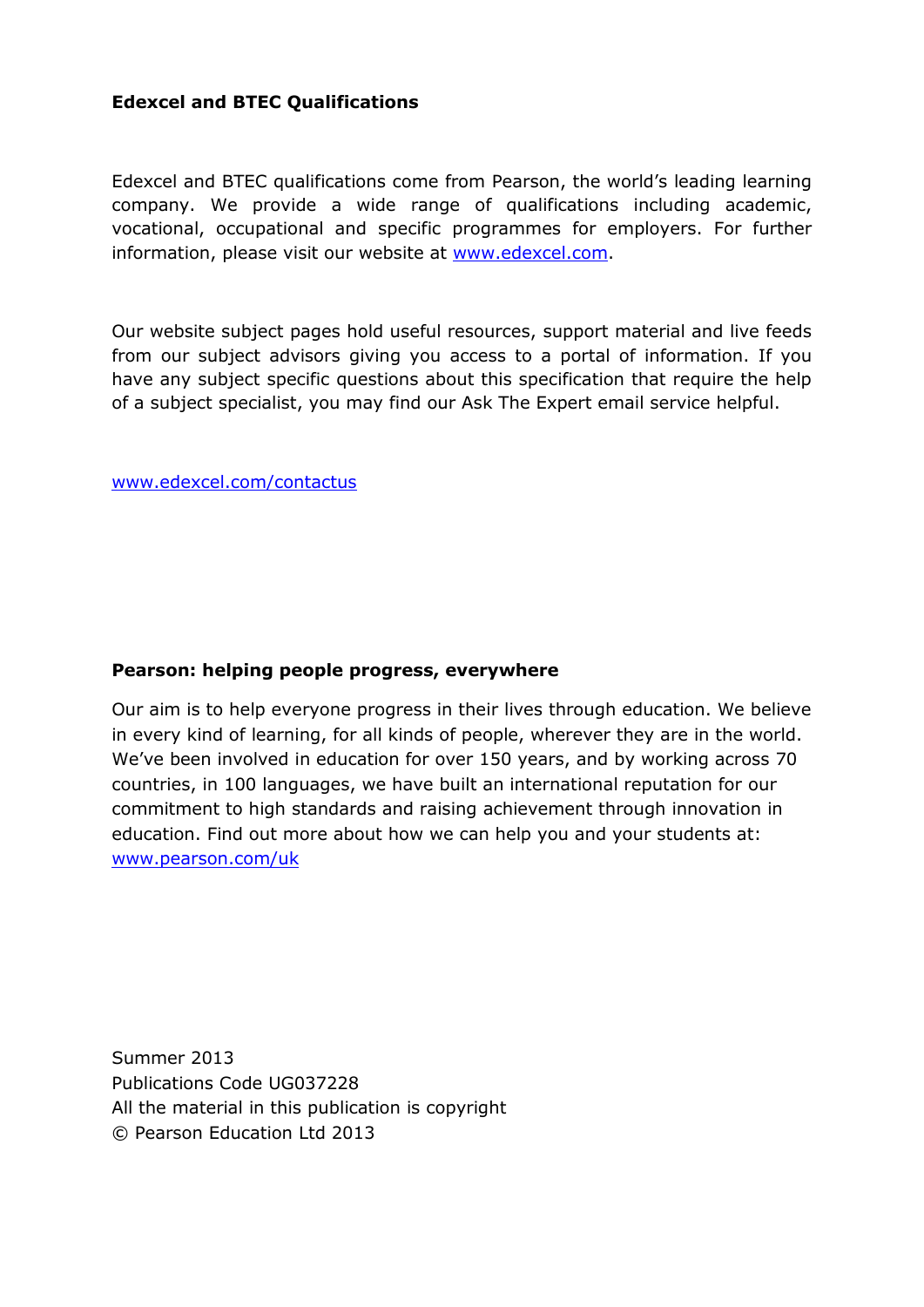# **General Marking Guidance**

- All candidates must receive the same treatment. Examiners must mark the first candidate in exactly the same way as they mark the last.
- Mark schemes should be applied positively. Candidates must be rewarded for what they have shown they can do rather than penalised for omissions.
- Examiners should mark according to the mark scheme not according to their perception of where the grade boundaries may lie.
- There is no ceiling on achievement. All marks on the mark scheme should be used appropriately.
- All the marks on the mark scheme are designed to be awarded. Examiners should always award full marks if deserved, i.e. if the answer matches the mark scheme.
- Examiners should also be prepared to award zero marks if the candidate's response is not worthy of credit according to the mark scheme.
- Where some judgement is required, mark schemes will provide the principles by which marks will be awarded and exemplification may be limited.
- When examiners are in doubt regarding the application of the mark scheme to a candidate's response, the team leader must be consulted.
- Crossed out work should be marked UNLESS the candidate has replaced it with an alternative response.
- **Types of mark**
	- o M marks: method marks
	- o A marks: accuracy marks
	- o B marks: unconditional accuracy marks (independent of M marks)

#### **Abbreviations**

- $\circ$  awrt answers which round to.....
- $\circ$  cao correct answer only
- $\circ$  ft follow through
- $\circ$  isw ignore subsequent working
- o SC special case
- $\circ$  oe or equivalent (and appropriate)
- $\circ$  dep dependent
- $\circ$  indep independent
- $\circ$  eeoo each error or omission

#### **No working**

If no working is shown then correct answers normally score full marks

If no working is shown then incorrect (even though nearly correct) answers score no marks.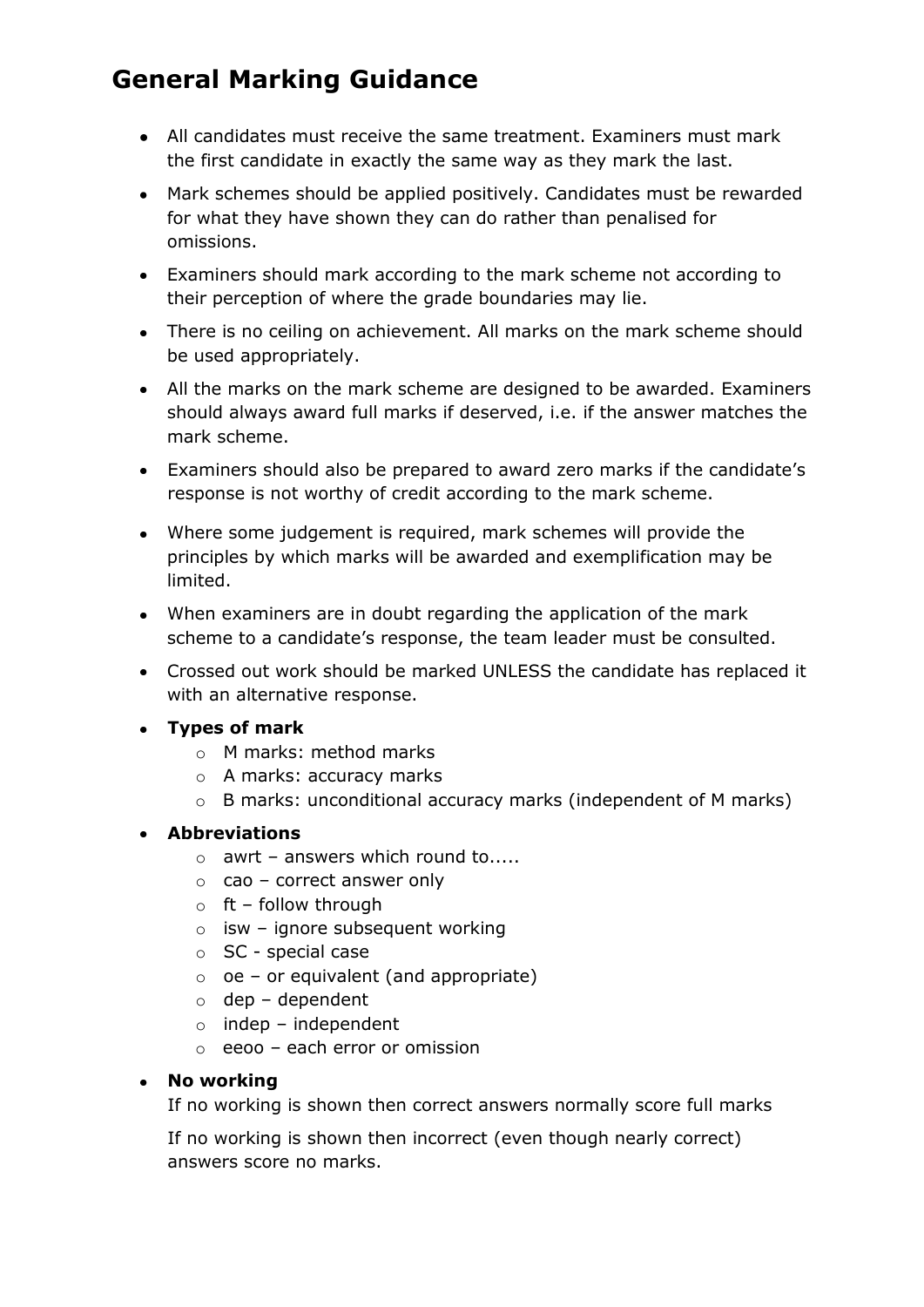## **With working**

If there is a wrong answer indicated on the answer line always check the working in the body of the script (and on any diagrams), and award any marks appropriate from the mark scheme.

If it is clear from the working that the "correct" answer has been obtained from incorrect working, award 0 marks.

Any case of suspected misread loses A (and B) marks on that part, but can gain the M marks.

If working is crossed out and still legible, then it should be given any appropriate marks, as long as it has not been replaced by alternative work.

If there is a choice of methods shown, then no marks should be awarded, unless the answer on the answer line makes clear the method that has been used.

If there is no answer on the answer line then check the working for an obvious answer.

## **Ignoring subsequent work**

It is appropriate to ignore subsequent work when the additional work does not change the answer in a way that is inappropriate for the question: eg. Incorrect cancelling of a fraction that would otherwise be correct.

It is not appropriate to ignore subsequent work when the additional work essentially makes the answer incorrect eg algebra.

Transcription errors occur when candidates present a correct answer in working, and write it incorrectly on the answer line; mark the correct answer.

#### **Parts of questions**

Unless allowed by the mark scheme, the marks allocated to one part of the question CANNOT be awarded in another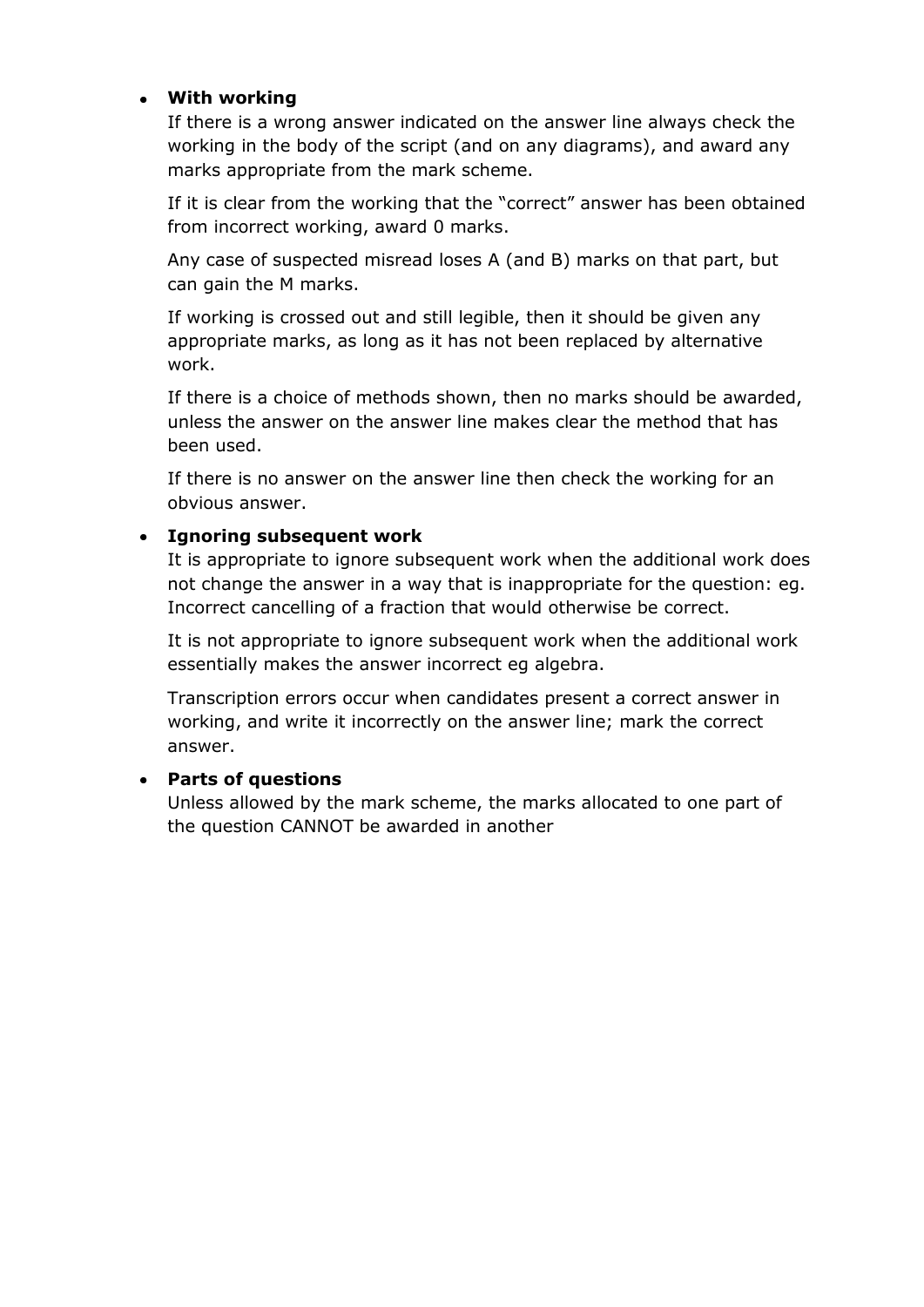| Apart from Questions 5b, 6 and 23 (where the mark scheme states otherwise) the correct answer, unless clearly obtained by an<br>incorrect method, should be taken to imply a correct method. |                           |        |      |             |               |
|----------------------------------------------------------------------------------------------------------------------------------------------------------------------------------------------|---------------------------|--------|------|-------------|---------------|
| Question<br><b>Number</b>                                                                                                                                                                    | Working                   | Answer | Mark |             | <b>Notes</b>  |
| (a)                                                                                                                                                                                          | $1 - (0.15 + 0.4 + 0.35)$ | 0.1    |      | M1<br>A1 oe |               |
| (b)                                                                                                                                                                                          | $0.15 + 0.4$              | 0.55   |      | M1<br>A1 oe |               |
|                                                                                                                                                                                              |                           |        |      |             | Total 4 marks |

|                                         |  | A1 |                                    | <b>Total 2 marks</b> |
|-----------------------------------------|--|----|------------------------------------|----------------------|
| $3/5 \times 15$ or $15 \div 5 \times 3$ |  | M1 | M1 for 3/5 or $15 \div 5 \times 3$ |                      |

| $7800 \div 9.75$<br>or 7800 ÷<br>585 x |     | M <sub>2</sub> | M1 for 7800 $\div$ 9.45 or 7800 $\div$ 585 or 13.3 |
|----------------------------------------|-----|----------------|----------------------------------------------------|
| 60                                     | 800 | л.<br>∴A⊥      |                                                    |
|                                        |     |                | <b>Total 3 marks</b>                               |

| 4(a) | Rotation<br>90 $\degree$ or quarter turn  <br>anticlockwise<br>$(0,0)$ or O or origin | B1<br>accept $90^{\circ}$ or - 270°<br>B1<br><b>B1</b><br>Award B0 (no marks) if the response is not a SINGLE<br>transformation |
|------|---------------------------------------------------------------------------------------|---------------------------------------------------------------------------------------------------------------------------------|
| (b)  | Shape in correct position                                                             | B1 for translation 6 units left or 2 units up<br><b>B2</b>                                                                      |
|      |                                                                                       | <b>Total 5 marks</b>                                                                                                            |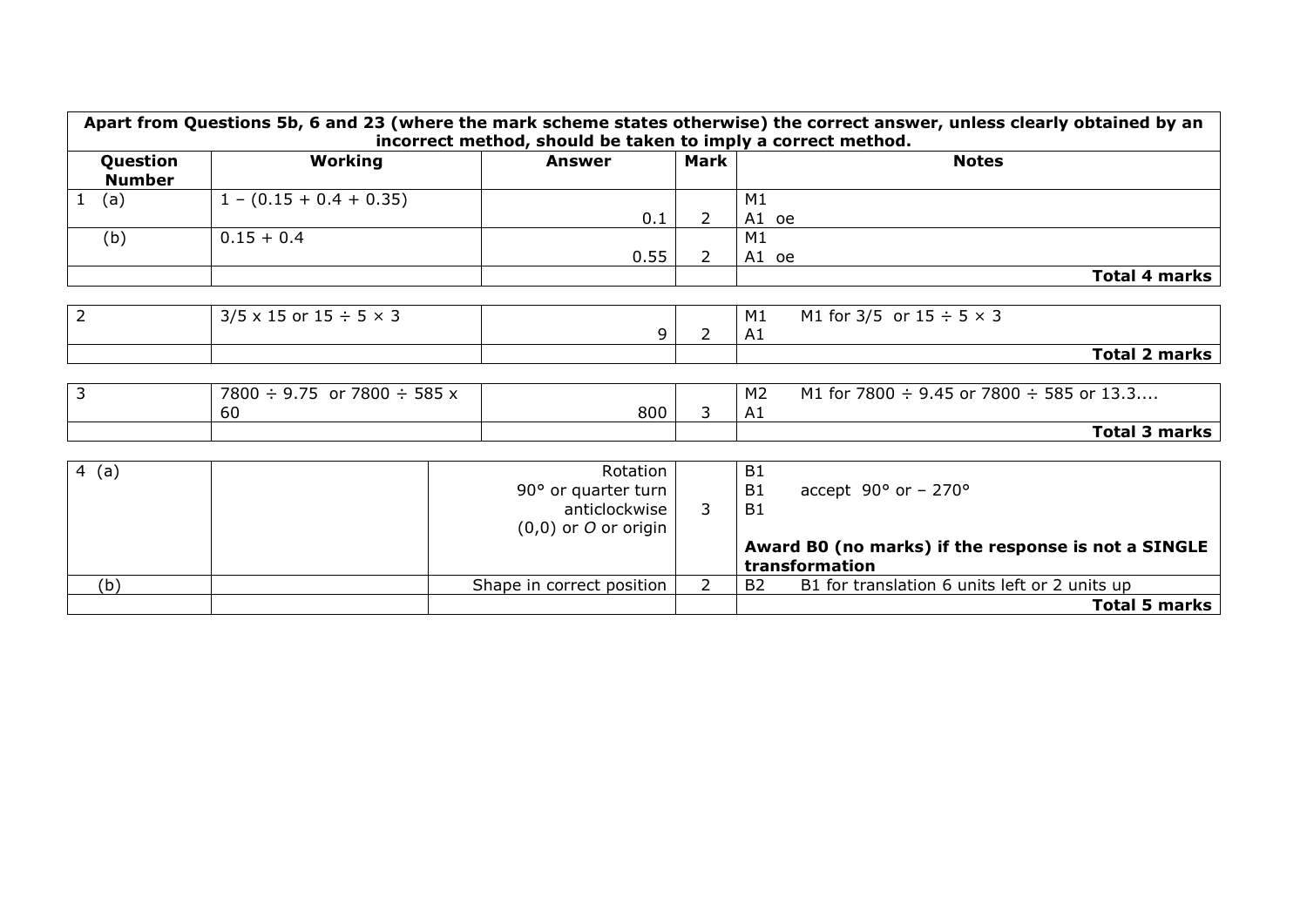| 5(a) | $21/24 - 20/24 = 1/24$                            |       |                | <b>B2</b> | for both fractions written correctly with a common           |
|------|---------------------------------------------------|-------|----------------|-----------|--------------------------------------------------------------|
|      |                                                   |       | $\overline{2}$ |           | denominator, followed, if necessary, by cancelling           |
|      |                                                   |       |                | to $1/24$ |                                                              |
|      |                                                   |       |                | <b>B1</b> | for 1 correct fraction with denominator of a                 |
|      |                                                   |       |                |           | multiple of 24                                               |
| (b)  | $5/8 \times 12/7$ or $15/24 \div 14/24$           |       |                | M1        | leaving first fraction unchanged,                            |
|      |                                                   |       |                |           | changing $\div$ to x and inverting the second fraction       |
|      |                                                   |       |                |           | or converting each fraction with a common                    |
|      |                                                   |       |                |           | denominator of 24 oe with $\div$ sign                        |
|      |                                                   |       |                |           |                                                              |
|      |                                                   | 60/56 | 2              | A1        | 60/56 from the x or 15/14 from the $\div$                    |
|      |                                                   |       |                |           | <b>Total 4 marks</b>                                         |
|      |                                                   |       |                |           |                                                              |
| 6    |                                                   |       |                | M2        | for correct rearrangement with y terms on one side           |
|      | $5y=14$ or $7y-2y=14$ or<br>$5y=8+6$ or $5y-14=0$ |       |                |           | AND correct collection of terms on at least one side or for  |
|      |                                                   |       |                |           | correct collection to 2 terms                                |
|      |                                                   |       |                |           |                                                              |
|      |                                                   |       |                |           |                                                              |
|      |                                                   |       | 3              | M1        | for correct rearrangement with y terms on one side and       |
|      |                                                   |       |                |           | numbers on the other eg $7y-2y=8+6$ OR                       |
|      |                                                   |       |                |           | correct collection and simplification of either numbers or y |
|      |                                                   |       |                |           | terms eg $5y-6=8$ or $5y=a$ or $by=14$                       |
|      |                                                   |       |                |           |                                                              |
|      |                                                   |       |                |           |                                                              |
|      |                                                   | 2.8   |                | A1        | 2.8 oe dependent on at least one M1                          |
|      |                                                   |       |                |           | Total 3 marks                                                |

| 7(a) |                            | 4.5  | <b>B1 B1</b>                                |
|------|----------------------------|------|---------------------------------------------|
| (b)  | Identifies 2 & 7 as sides  |      | <b>B1</b>                                   |
|      | $W$ 2"2 $+ W$ 7"2          |      | "2" & "7" must be identified as sides<br>M1 |
|      | $\sqrt{(n2''^2 + n7''^2)}$ |      | M1 dep                                      |
|      |                            | 7.28 | awrt 7.28<br>A1                             |
|      |                            |      | Total 6 marks                               |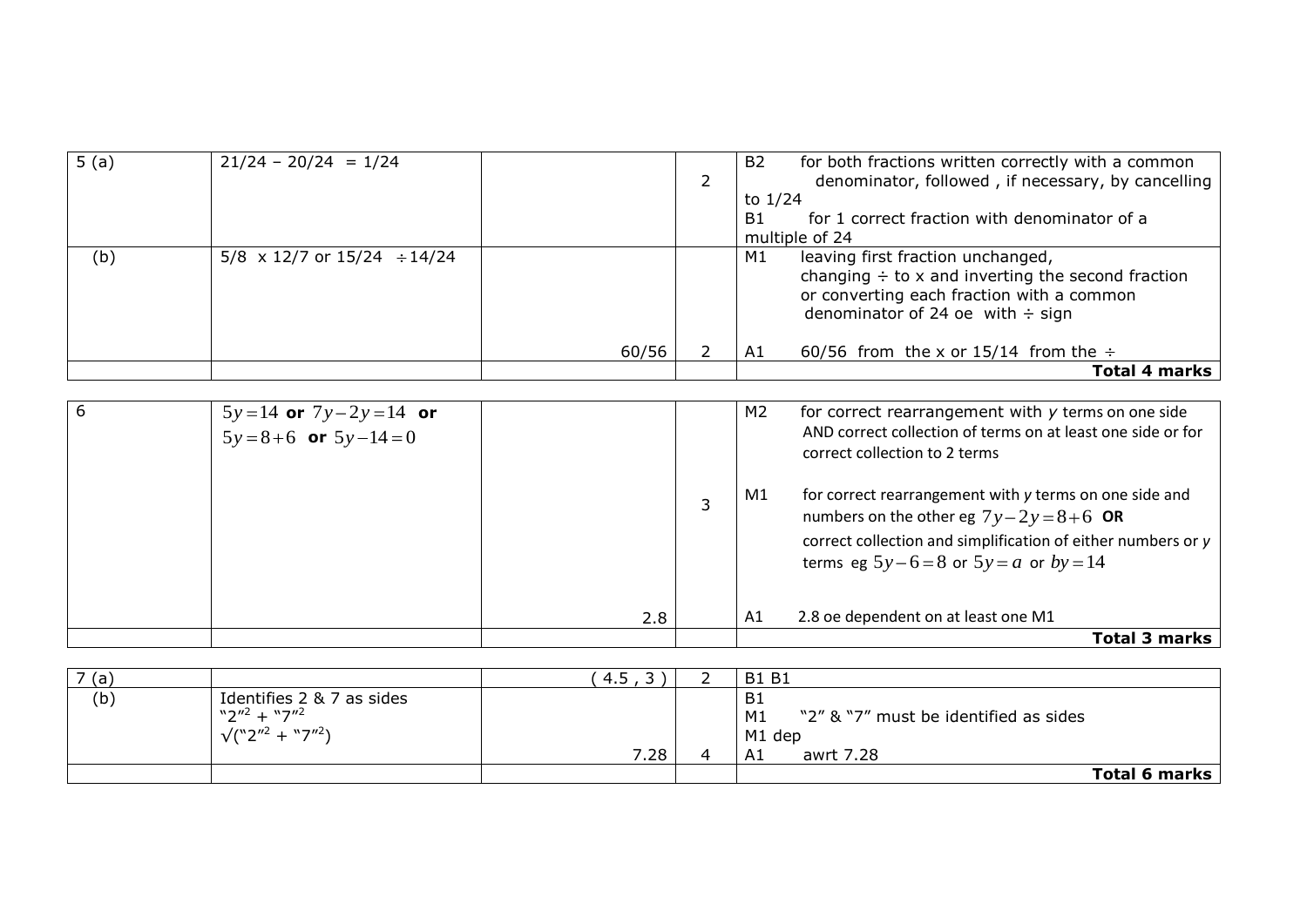| 8 | Factor tree or repeated division<br>with 2 or more correct prime<br>factors |                                 | M1 | condone 1s; factors must multiply to 204 |
|---|-----------------------------------------------------------------------------|---------------------------------|----|------------------------------------------|
|   | (2, 2, 3, 17)                                                               |                                 | M1 | condone 1s                               |
|   | Fully correct factor tree or<br>repeated division or 2, 2, 3, 17            | $2 \times 2 \times 3 \times 17$ | A1 |                                          |
|   |                                                                             |                                 |    | Total 3 marks                            |

| $\vert 9($ a | $-6/3 \leq x < 9/3$ |                   | M1 | M1 for $-6/3 \le x$ or $x < 9/3$               |
|--------------|---------------------|-------------------|----|------------------------------------------------|
|              |                     | $-2 \leq x < 3$   | A1 | SC B1 for $-2 < x < 3$                         |
| (b)          |                     | $-2, -1, 0, 1, 2$ | B2 | B1 for five correct values and one wrong value |
|              |                     |                   |    | or four correct values with no wrong value     |
|              |                     |                   |    | <b>Total 4 marks</b>                           |

| 10 | $22 \times 25000 (= 550000)$<br>$"550000" \div 100000$ |     | M1<br>M1       | or 25000 cm = $0.25$ km or 22 $\div 100000$<br>or 22 x 0.25 or "0.00022" $\times$ 25000 |
|----|--------------------------------------------------------|-----|----------------|-----------------------------------------------------------------------------------------|
|    |                                                        | 5.5 | A <sub>1</sub> |                                                                                         |
|    |                                                        |     |                | <b>Total 3 marks</b>                                                                    |

| 11 $(a)$ (i) | $2^3$ – 6 x 2 <sup>2</sup> + 20    |                                                     | B1 must see $8 - 24 + 20$ oe       |
|--------------|------------------------------------|-----------------------------------------------------|------------------------------------|
| (iii)        |                                    | 13, (20), (15), 4, ( $-7$ ), ( $-12$ ), $-5$ , (20) | B1 for all correct                 |
| (b)          | Points plotted                     |                                                     | B1 ft $\pm$ 1/2 square             |
|              | Curve                              |                                                     | B1 ft if at least B1 scored in (a) |
| (c) (i)      |                                    |                                                     | M1 for $3x^2$ or $12x$             |
|              |                                    | $3x^2 - 12x$                                        | A <sub>1</sub>                     |
| (ii)         | $3 \times (-3)^2 - 12 \times (-3)$ |                                                     | M1 ft for a quadratic in $c$ ) i)  |
|              |                                    | 63                                                  | A1                                 |
|              |                                    |                                                     | Total 8 marks                      |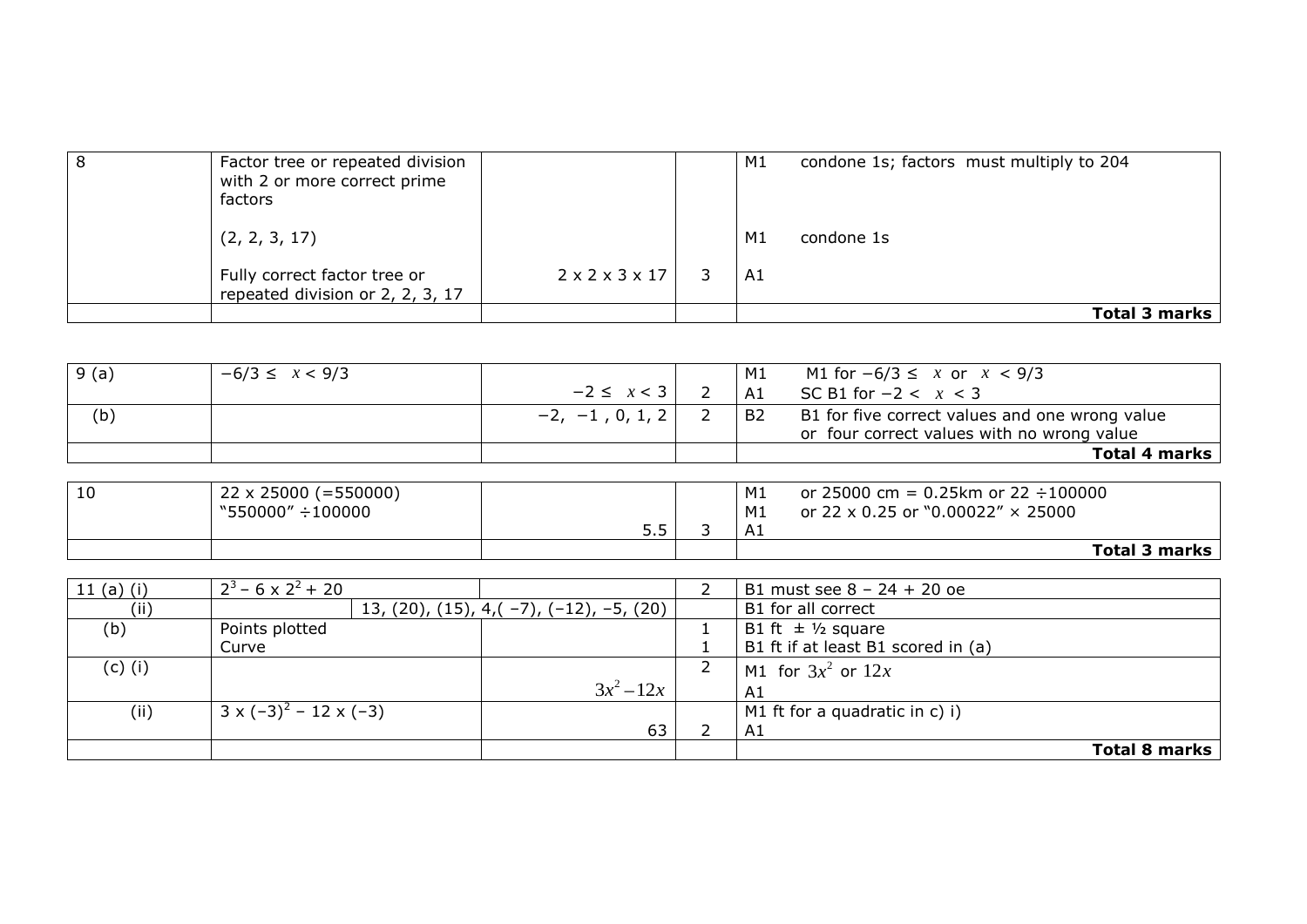| 12 | $10 \times 24$ , $30 \times 20$ , $50 \times 9$ , $70 \times 12$ , $90$<br>x 15                                  |      | at least 4 products $f \times x$ used consistently within<br>M1<br>interval (inc end points) |
|----|------------------------------------------------------------------------------------------------------------------|------|----------------------------------------------------------------------------------------------|
|    | $10 \times 24 + 30 \times 20 + 50 \times 9 + 70 \times 12 +$<br>$90 \times 15$<br>$240 + 600 + 450 + 840 + 1350$ |      | M1(dep) for $\Sigma f x$ with use of at least 4 correct $\frac{1}{2}$ way<br>values          |
|    |                                                                                                                  | 3480 | A1                                                                                           |
|    |                                                                                                                  |      | Total 3 marks                                                                                |

| 13 | 20 or 160                          |    | M1 for $(140 + x) + x = 180$ oe or $y + (y - 140) = 180$ or                                      |
|----|------------------------------------|----|--------------------------------------------------------------------------------------------------|
|    |                                    |    | $\frac{180(n-2)}{2} - 140 = \frac{360}{2}$                                                       |
|    |                                    |    |                                                                                                  |
|    |                                    |    | $\begin{vmatrix} 4.1 & x = 20 & \text{or } y = 160 & \text{or } 180n - 140n = 720 \end{vmatrix}$ |
|    | $360 \div$ "20" or 720 $\div$ "40" |    | M1dep on previous M1                                                                             |
|    |                                    | 18 | A1                                                                                               |
|    |                                    |    | <b>Total 4 marks</b>                                                                             |

| 14<br>(a) |                                                       | Pacific             | - B1     |                                      |                      |
|-----------|-------------------------------------------------------|---------------------|----------|--------------------------------------|----------------------|
| (b)       | $(7.68 \times 10^7) + (6.86 \times 10^7) +$           |                     | M1       | oe or digits 3358 or 336             |                      |
|           | $(1.56 \times 10^8) + (2.03 \times 10^7) +$           |                     |          |                                      |                      |
|           | $(1.41 \times 10^7)$                                  | $3.358 \times 10^8$ | A1       | accept 3.36 $\times$ 10 <sup>8</sup> |                      |
| (c)       | $((``3.358 \times 10^{8}") \div (5.1 \times 10^{8}))$ |                     | M1 ft oe |                                      |                      |
|           | x 100                                                 | 65.8                | A1       | awrt 65.8                            |                      |
|           |                                                       |                     |          |                                      | <b>Total 5 marks</b> |

| 15(a) |                    | 0.85 on lower branch  | <b>B1</b>      | on lower branch for first game             |
|-------|--------------------|-----------------------|----------------|--------------------------------------------|
|       |                    | Binary tree structure | B <sub>1</sub> |                                            |
|       |                    | All labels & values   | <b>B1</b>      | $0.15$ & 0.85 in correct position + labels |
|       |                    | correct               |                |                                            |
| (b)   | $0.15 \times 0.15$ |                       | M1             |                                            |
|       |                    | $0.0225$ oe           | A1             | 9/400 etc                                  |
|       |                    |                       |                | Total 5 marks                              |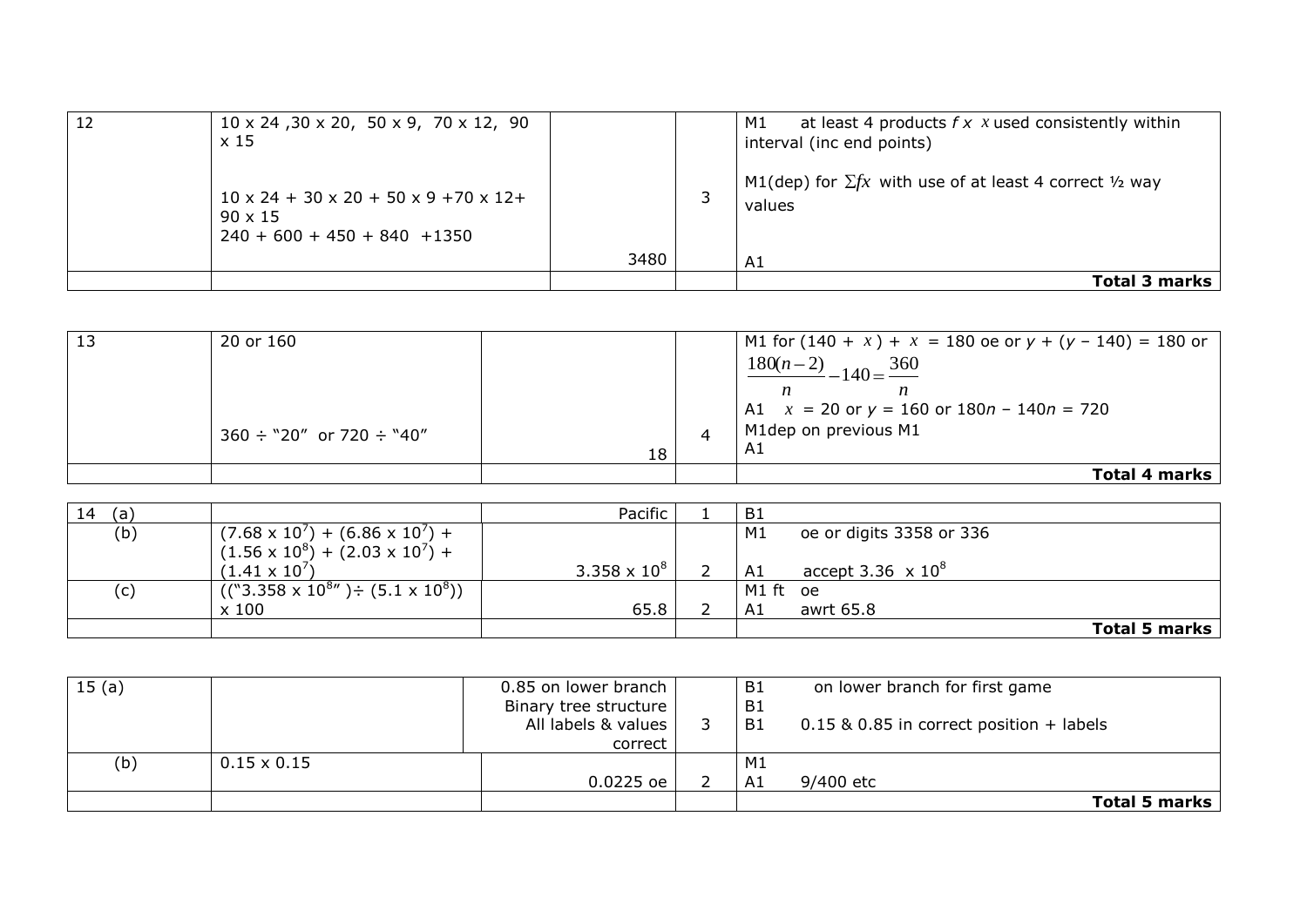| $16$ (a) | $P = "k" / r^2$<br>22.5 = "k"/ 2 <sup>2</sup>      |                | M1<br>$k \neq 1$<br>$k \neq 1$<br>M1     |               |
|----------|----------------------------------------------------|----------------|------------------------------------------|---------------|
|          |                                                    | $P = 90 / r^2$ | A1                                       |               |
| (b)      |                                                    | 40             | B1 ft from " $k'' \div 1.5^2$ $k \neq 1$ |               |
| (c)      | $10 =$ " $k''/r^2$<br>(r =) $\sqrt{(}$ " $k''/10)$ |                |                                          |               |
|          |                                                    |                | M1<br>$k \neq 1$                         |               |
|          |                                                    | $\mathcal{D}$  | A1 ft ignore $\pm$                       |               |
|          |                                                    |                |                                          | Total 6 marks |

| 17<br>(a) |                                                        |                          | B <sub>1</sub>                                                                                 |
|-----------|--------------------------------------------------------|--------------------------|------------------------------------------------------------------------------------------------|
| (b)       | $y = (x - 6) / 2$<br>$2y = x - 6$<br>$2y + 6 = x$      | $2x + 6$                 | $x = (y - 6)/2$<br>$2x = y - 6$<br>M1 or for a correct<br>flowchart including<br>inverse<br>A1 |
| (c)       |                                                        | (x) < 4                  | <b>B2</b><br>B1 for $(x) \leq 4$                                                               |
| (d)       | $x - 6$                                                | $x - 14$<br><sup>2</sup> | M1<br>accept $\sqrt{\frac{x}{2}}$ - 7<br>condone $\pm$<br>A1                                   |
|           |                                                        |                          | Total 7 marks                                                                                  |
|           |                                                        |                          |                                                                                                |
| 18        | $(0.5 \times 160)$ , $(2 \times 50)$ , $(1 \times 25)$ |                          | M1<br>for any two or a clear indication that 1 car $= 1$ small                                 |

| 18 | $(0.5 \times 160)$ , $(2 \times 50)$ , $(1 \times 25)$<br>$80 + 100 + 25$ |     | M1<br>for any two or a clear indication that $1$ car $= 1$ small<br>$\vert$ sq or 25 cars = 1 cm <sup>2</sup> |
|----|---------------------------------------------------------------------------|-----|---------------------------------------------------------------------------------------------------------------|
|    |                                                                           |     | or 8.2 x 25 oe<br>M1                                                                                          |
|    |                                                                           | 205 | - Ai                                                                                                          |
|    |                                                                           |     | <b>Total 3 marks</b>                                                                                          |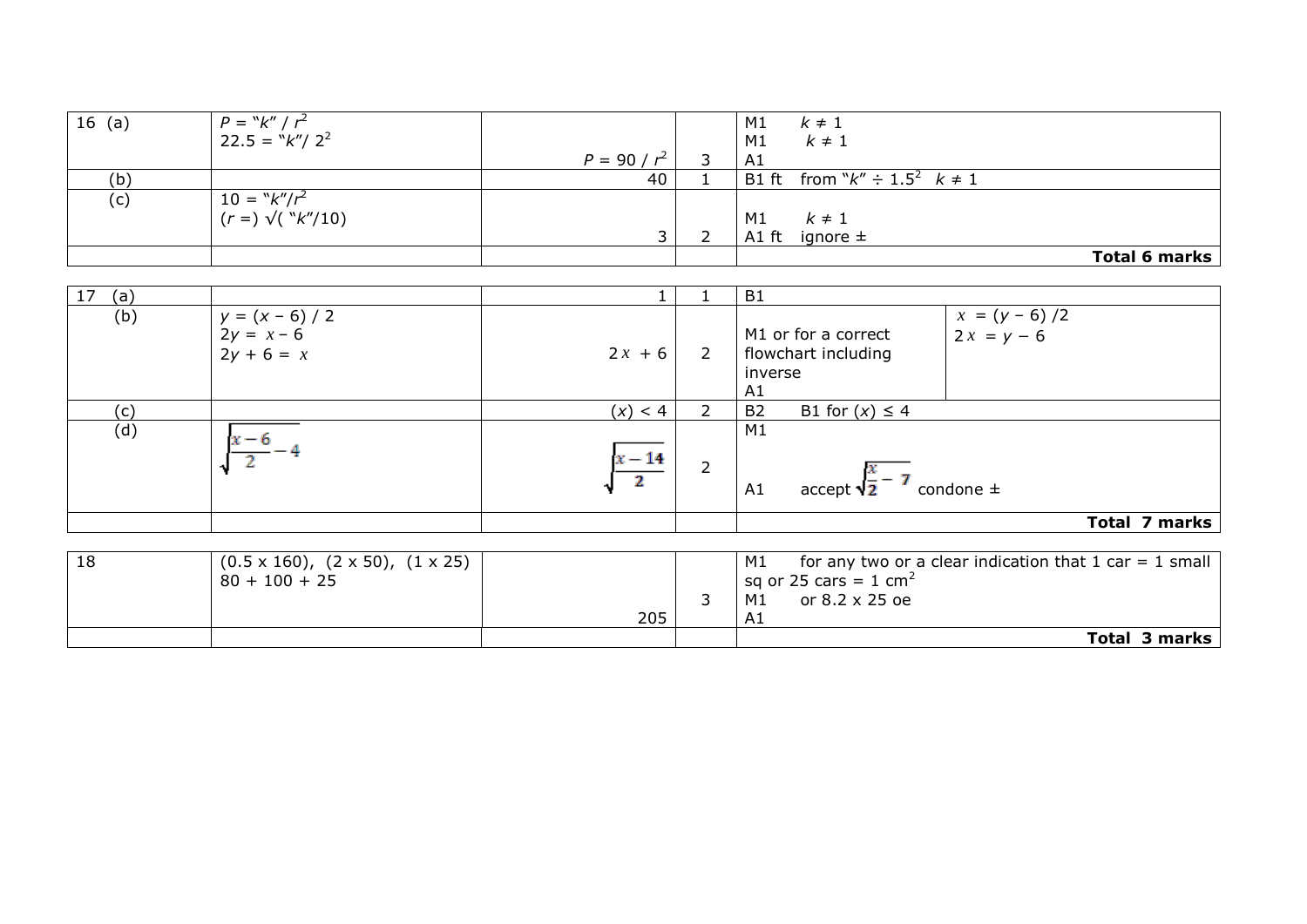| $(a)$ (i)<br>19 |                                                                                                                                                                         |                          |                                 |   | B1                                                                                                                           |
|-----------------|-------------------------------------------------------------------------------------------------------------------------------------------------------------------------|--------------------------|---------------------------------|---|------------------------------------------------------------------------------------------------------------------------------|
| (ii)            |                                                                                                                                                                         | Tangents from a point to |                                 |   | B1 oe                                                                                                                        |
|                 |                                                                                                                                                                         |                          | a circle are equal in<br>length |   |                                                                                                                              |
| (b)             | $RT$ (or $RU$ ) = 8<br>"15" <sup>2</sup> =13 <sup>2</sup> + "14" <sup>2</sup> -2x13 x "14" cos<br>(PQR)<br>$\cos(PQR) = (13^2 + 14^{2} - 15^{2}) \div$<br>(2x13x''14'') |                          | 67.4                            | 4 | or $QR = 14$<br>B1<br>M1ft Allow ft for QR and PR if lengths stated<br>or<br>marked on<br>diagram<br>M1ft<br>awrt 67.4<br>A1 |
|                 |                                                                                                                                                                         |                          |                                 |   | Total 6 marks                                                                                                                |

| 20<br>$\cdots$ | -<br>IJ                              | <b>B1</b>      |
|----------------|--------------------------------------|----------------|
| (i)            | つつ<br>رے                             | B <sub>1</sub> |
| (iii)          | $\overline{\phantom{a}}$<br><u>_</u> | <b>B1</b>      |
| 'iv<br>. .     | $\sim$<br>┸╯                         | B1             |
|                |                                      | Total 4 marks  |

| (i)  |                            | $-$ a $-$ b $+$ c l       | - B1 | any order                                                  |
|------|----------------------------|---------------------------|------|------------------------------------------------------------|
| (ii) | $PX = PU + UT + V_2 TO$ oe |                           | M1ft | any valid route in capitals or lower case                  |
|      |                            | $\frac{1}{2}$ (a + b + c) | A1   | accept $\frac{1}{2}$ a + $\frac{1}{2}$ b + $\frac{1}{2}$ c |
|      |                            |                           |      | <b>Total 3 marks</b>                                       |

| 22 | $3.5^2 + 10^2$ (=112.25) or     |      |   | M1                       |               |
|----|---------------------------------|------|---|--------------------------|---------------|
|    | $6^2 + 3.5^2 + 10^2 (= 148.25)$ |      |   |                          |               |
|    |                                 |      |   |                          |               |
|    | $\sqrt{112.25}$ " (=10.59) or   |      |   |                          |               |
|    |                                 |      |   | M1<br>awrt 10.6 or 12.17 |               |
|    | $\sqrt{148.25}$ (=12.17.)       |      | 4 |                          |               |
|    |                                 |      |   |                          |               |
|    | tan ("x")= $6 /$ "10.59"        |      |   |                          |               |
|    | or $sin("x") = 6/"12.17."$      |      |   | M1(dep on M1M1)          |               |
|    |                                 | 29.5 |   | awrt 29.5<br>A1          |               |
|    |                                 |      |   |                          | Total 4 marks |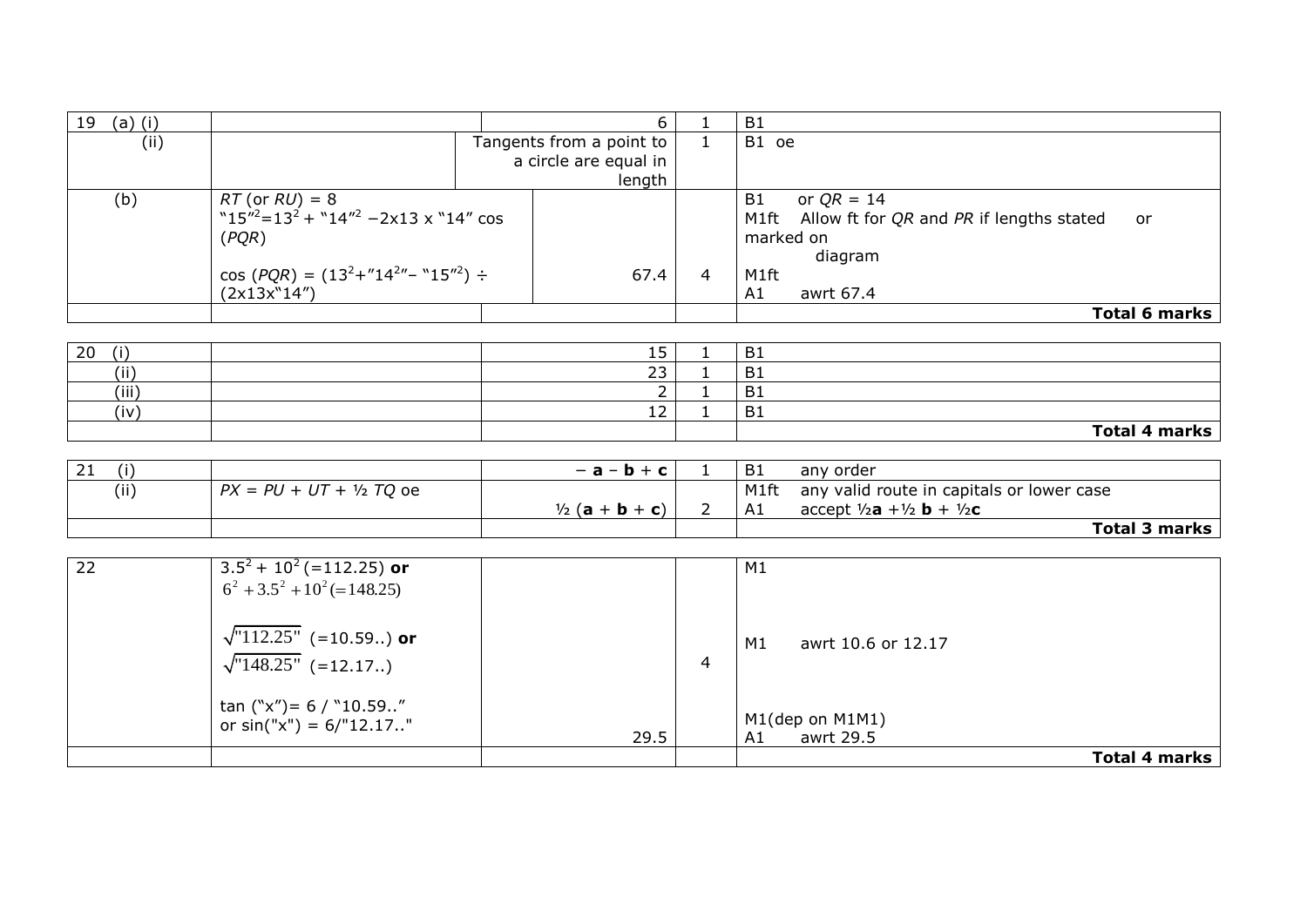| 23 | $\frac{3(2x-3)+2(x+1)}{2}$ (=1)<br>$(x+1)(2x-3)$ |                        |   | or $3(2x - 3) + 2(x + 1) = (x + 1)(2x - 3)$<br>M1                            |
|----|--------------------------------------------------|------------------------|---|------------------------------------------------------------------------------|
|    | $8x - 7 = (x + 1)(2x - 3)$ oe                    |                        |   | M1 $8x - 7 = " (x + 1)(2x - 3)"$                                             |
|    | $2x^2 - 9x + 4 (= 0)$                            |                        | 5 | A1 oe correct 3-part quadratic in the form $ax^2 + bx + c$<br>$(=0)$         |
|    | $(2x - 1)(x - 4)$ (=0)                           | $x = \frac{1}{2}$ or 4 |   | M1 or $\frac{-9 \pm \sqrt{(-9)^2 - 4 \times 2 \times 4}}{2}$<br>$2 \times 2$ |
|    |                                                  |                        |   | A1 dep on previous M1                                                        |
|    |                                                  |                        |   | <b>Total 5 marks</b>                                                         |

|  |  | 100 marks<br>Total: |
|--|--|---------------------|
|  |  |                     |